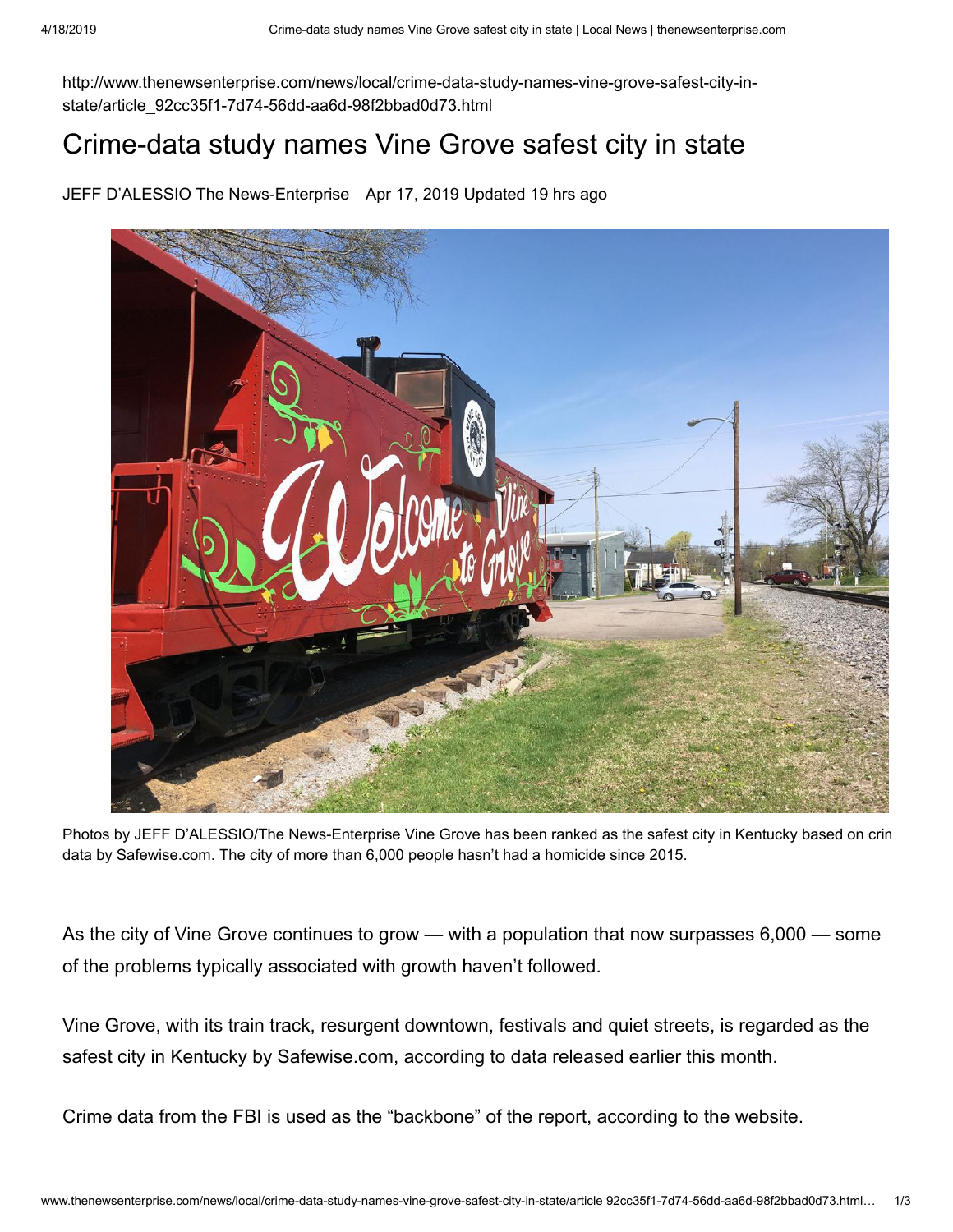"It's just an ongoing effort to keep it safe," Vine Grove Police Chief Kenny Mattingly said of the ranking.

Data was collected from 2017 and used categories such as violent crime rate – including homicides, rape, assaults and robberies – as well as property crime rate. According to the report, 2017 was the most recent completed study available at the time of the ranking.

There have been no homicides in Vine Grove since May 31, 2015, when Timothy George Cruz stabbed Jason Scott to death at a residence on Crume Road.

The city had a property crime rate, such as burglaries, arson and vehicle break-ins, of 5.62 per 1,000 residents, in 2017.

Mayor Pam Ogden credited the ranking to an attentive police department, former Mayor Blake Proffitt and Vine Grove residents.

"Anything that appears different or unusual, our citizens are calling about it," Ogden said. "Our community really looks out for each other if they see anything unusual going on. It's awesome to have that small-town feeling."

She said Proffitt, who served two four-year terms as mayor and left office in 2018, played a key role in backing the police department and making the city safer as it continued to grow.

"We don't have many police officers, but they're pretty awesome," Ogden said.

Prospect, a suburb of Louisville, was second and Lakeside-Crestview Hills in northern Kentucky was third in the rankings. None had any violent crime reported and all have fewer than 6,200 residents. The difference was Vine Grove had a lower property crime rate.

"It's a great recognition," Ogden said.

Elizabethtown was ranked 60th and Radcliff, 78th.

Vine Grove Police Department is in the process of adding a K-9 unit as well as more officers following a recent occupational tax increase. Mattingly has said police recently have been receiving more dangerous calls.